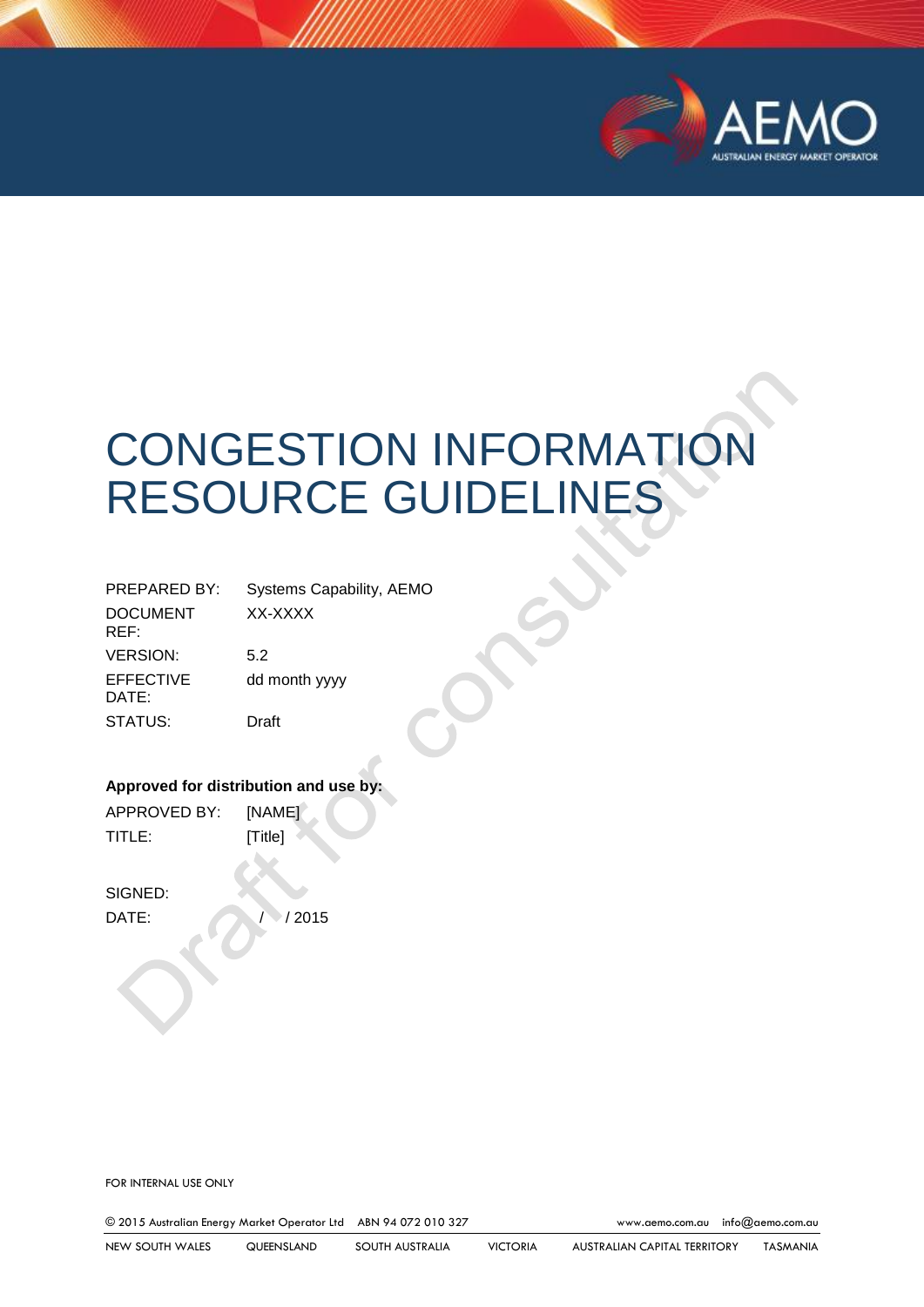

# VERSION RELEASE HISTORY

| <b>Version</b> | <b>Effective</b><br>Date | <b>Summary of Changes</b>                                                                                                                                                                     |
|----------------|--------------------------|-----------------------------------------------------------------------------------------------------------------------------------------------------------------------------------------------|
| 5.2            |                          | Draft for consultation                                                                                                                                                                        |
| 5              | 25 Jun 2014              | Full document review. Updated for 2014 consultation, changed Interconnector<br>Quarterly performance report section, updated Planned Electricity Network<br>Outages to match current practice |
| 4              | 25 Jun 2013              | Updated for 2013 consultation, updated URLs, updated list of CIR items, removed<br>minimum information section                                                                                |
| 3              | 27 Jun 2012              | Converted to new AEMO template. Updated for 2012 consultation. Updated URLs<br>for new AEMO website. Included updated CIR items list in Appendix 1                                            |
| $\mathfrak{p}$ | 27 Jun 2011              | Updated for 2011 consultation. Included revised disclaimer, revisions to match<br>AEMO style quide.                                                                                           |
| 1.2            | 6 Jul 2010               | Added AEMO disclaimer                                                                                                                                                                         |
| 1.1            | 30 Apr 2010              | Added heat map section to Appendix, minor corrections                                                                                                                                         |
| 1              | 28 Apr 2010              | Included extra fields for NOS, added NOS 24 hour summary                                                                                                                                      |
| Interim        | 28 Oct 2009              | Original document for the Interim CIR                                                                                                                                                         |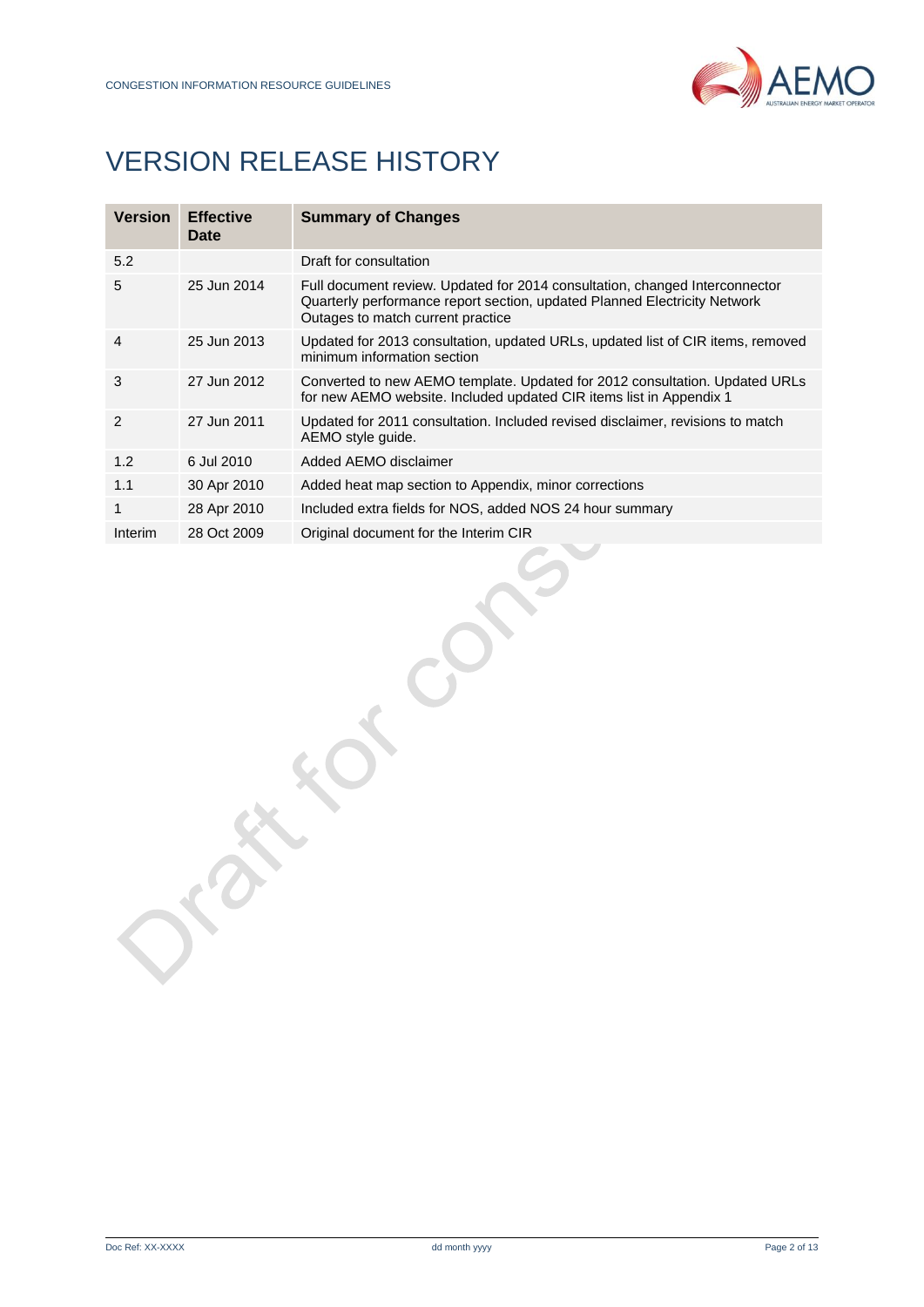# **CONTENTS**

| 1.                                           | <b>INTRODUCTION</b>                                                                                                                          | 4                          |
|----------------------------------------------|----------------------------------------------------------------------------------------------------------------------------------------------|----------------------------|
| 1.1.<br>1.2.                                 | Purpose and Scope<br>Definitions and Interpretation                                                                                          | 4<br>4                     |
| 1.3.                                         | <b>Related Documents</b>                                                                                                                     | 5                          |
| 2.                                           | <b>CONGESTION INFORMATION RESOURCE</b>                                                                                                       | 6                          |
| 2.1.<br>2.2.<br>2.3.<br>2.4.<br>2.5.<br>2.6. | Objective<br><b>NER Obligation</b><br>Location<br>Contents<br>Publishing and Updating the Congestion Information Resource<br>Confidentiality | 6<br>6<br>6<br>6<br>8<br>8 |
| 3.                                           | <b>INFORMATION TO BE PROVIDED BY TNSPS</b>                                                                                                   | 9                          |
| 3.1.<br>3.2.<br>3.3.<br>3.4.                 | Scope of the Obligation<br>Types of Information Required by AEMO<br>Confidentiality<br>Updates to Information                                | 9<br>9<br>10<br>10         |
| 4.                                           | <b>FURTHER DEVELOPMENT OF THE CONGESTION</b><br><b>INFORMATION RESOURCE</b>                                                                  | 11                         |
|                                              | <b>APPENDIX A. ITEMS REQUESTED FOR THE CIR</b>                                                                                               | 12                         |
|                                              |                                                                                                                                              |                            |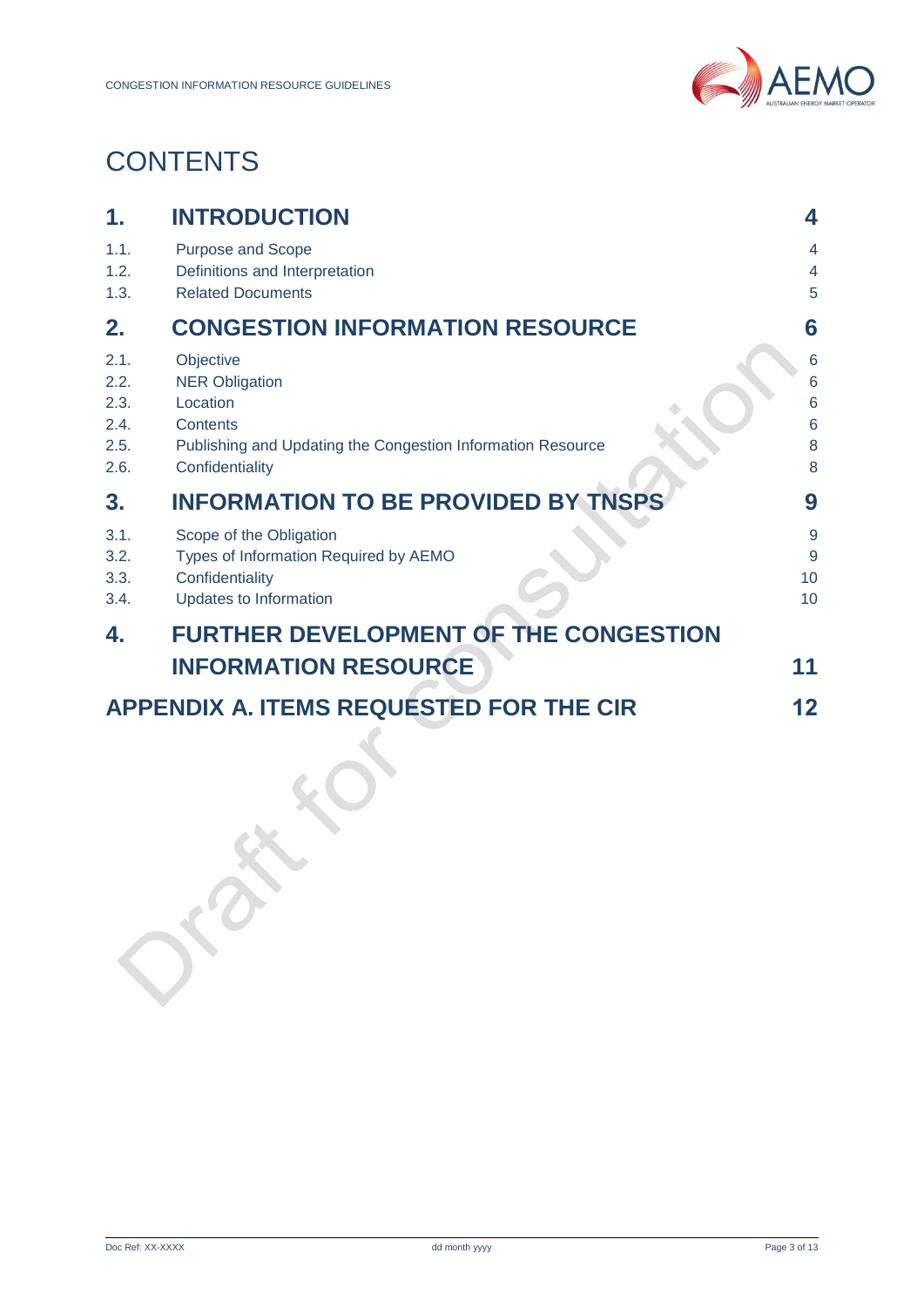

# <span id="page-3-0"></span>**1. INTRODUCTION**

#### <span id="page-3-1"></span>**1.1. Purpose and Scope**

These are the Congestion Information Resource Guidelines (**Guidelines**) made under clause 3.7A(k) of the National Electricity Rules (**NER**).

In accordance with this clause, the Guidelines describe the:

- (1) Information categories and their source to be contained in the *congestion information resource* (**CIR**).
- (2) Scope and type of information to be provided by *Transmission Network Service Providers* (TNSPs) in accordance with clause 3.7A(n) & (o) of the NER.
- (3) Processes to be implemented by AEMO to obtain the information from TNSPs in accordance with clause 3.7A(n) & (o) of the NER.
- (4) Determination of the intervals for updating and *publishing* the CIR.
- (5) Processes for providing *Registered Participants* with information under clause 3.7A(g) of the NER.

These Guidelines have effect only for the purposes set out in the NER. The NER and the National Electricity Law (**NEL**) prevail over these Guidelines to the extent of any inconsistency.

## <span id="page-3-2"></span>**1.2. Definitions and Interpretation**

#### **1.2.1. Glossary**

The words, phrases and abbreviations set out below have the meanings set out opposite them when used in these Guidelines.

Terms defined in the NEL or the NER have the same meanings in these Guidelines unless otherwise specified. Those terms are intended to be identified in these Guidelines by italicising them, but failure to italicise a defined term does not affect its meaning.

| Term          | <b>Definition</b>                                                      |  |
|---------------|------------------------------------------------------------------------|--|
| <b>CIR</b>    | <b>Congestion Information Resource</b>                                 |  |
| <b>EMS</b>    | AEMO's Energy Management Systems                                       |  |
| <b>FCAS</b>   | <b>Frequency Control Ancillary Services</b>                            |  |
| <b>MMS</b>    | AEMO's Market Management System                                        |  |
| <b>NEM</b>    | <b>National Electricity Market</b>                                     |  |
| <b>NEMDE</b>  | NEM Dispatch Engine, the market dispatch engine used in the NEM        |  |
| <b>NEMWCF</b> | National Electricity Market Wholesale Consultative Forum               |  |
| <b>NOS</b>    | <i>Network</i> Outage Scheduler, a software application owned by AEMO. |  |
| <b>NSCAS</b>  | <b>Network Support and Control Ancillary Service</b>                   |  |
| <b>NSP</b>    | Network Service Provider                                               |  |
| <b>PASA</b>   | Projected Assessment of System Adequacy                                |  |
| <b>SCADA</b>  | Supervisory Control And Data Acquisition                               |  |
| TER.          | <b>Transmission Equipment Ratings</b>                                  |  |
| TNSP          | Transmission Network Service Provider                                  |  |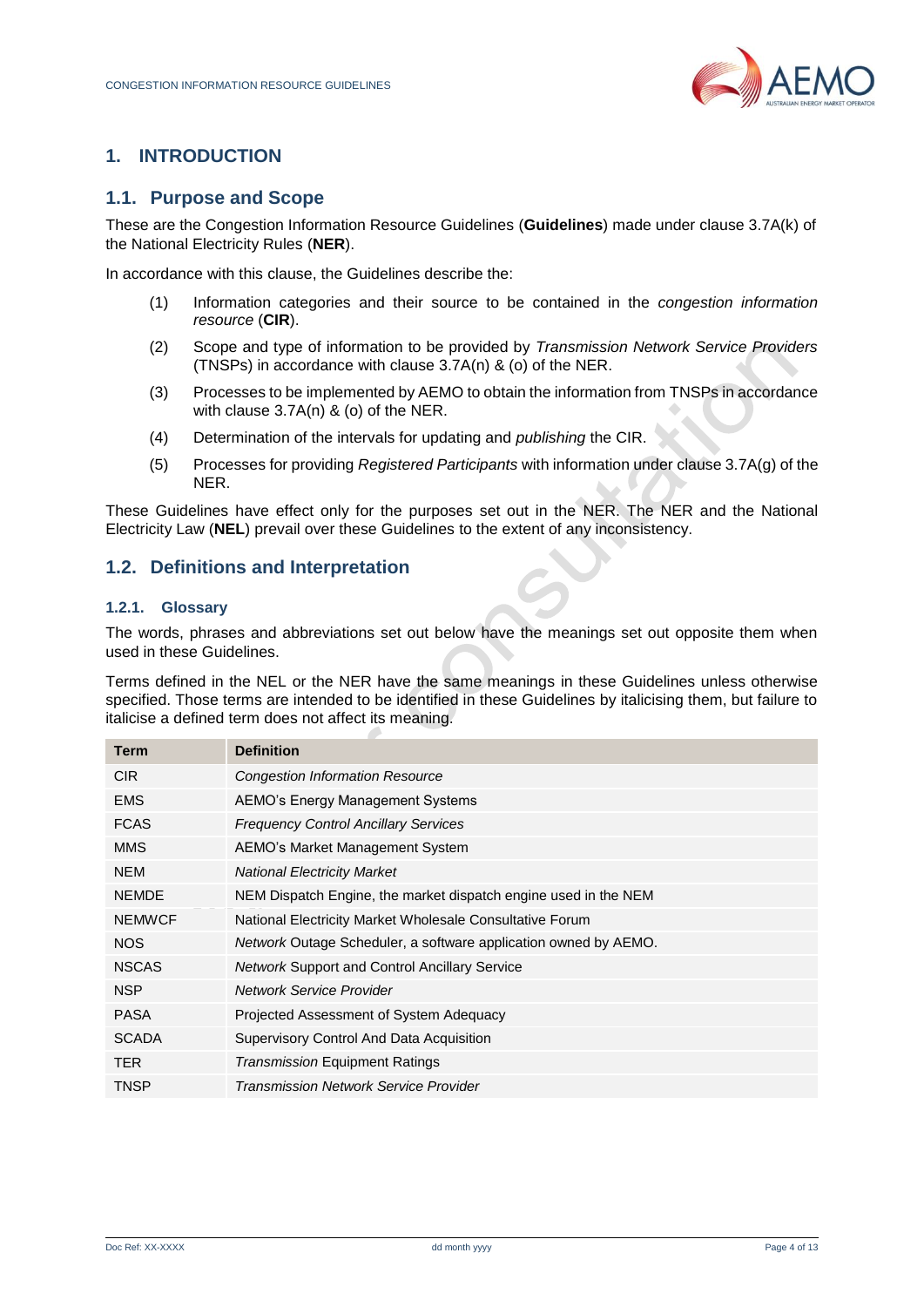

#### **1.2.2. Interpretation**

The following principles of interpretation apply to these Guidelines. Unless otherwise expressly indicated, these Guidelines are subject to the principles of interpretation set out in Schedule 2 of the NEL.

# <span id="page-4-0"></span>**1.3. Related Documents**

| Reference | <b>Title</b> | Location |
|-----------|--------------|----------|
|           |              |          |
|           |              |          |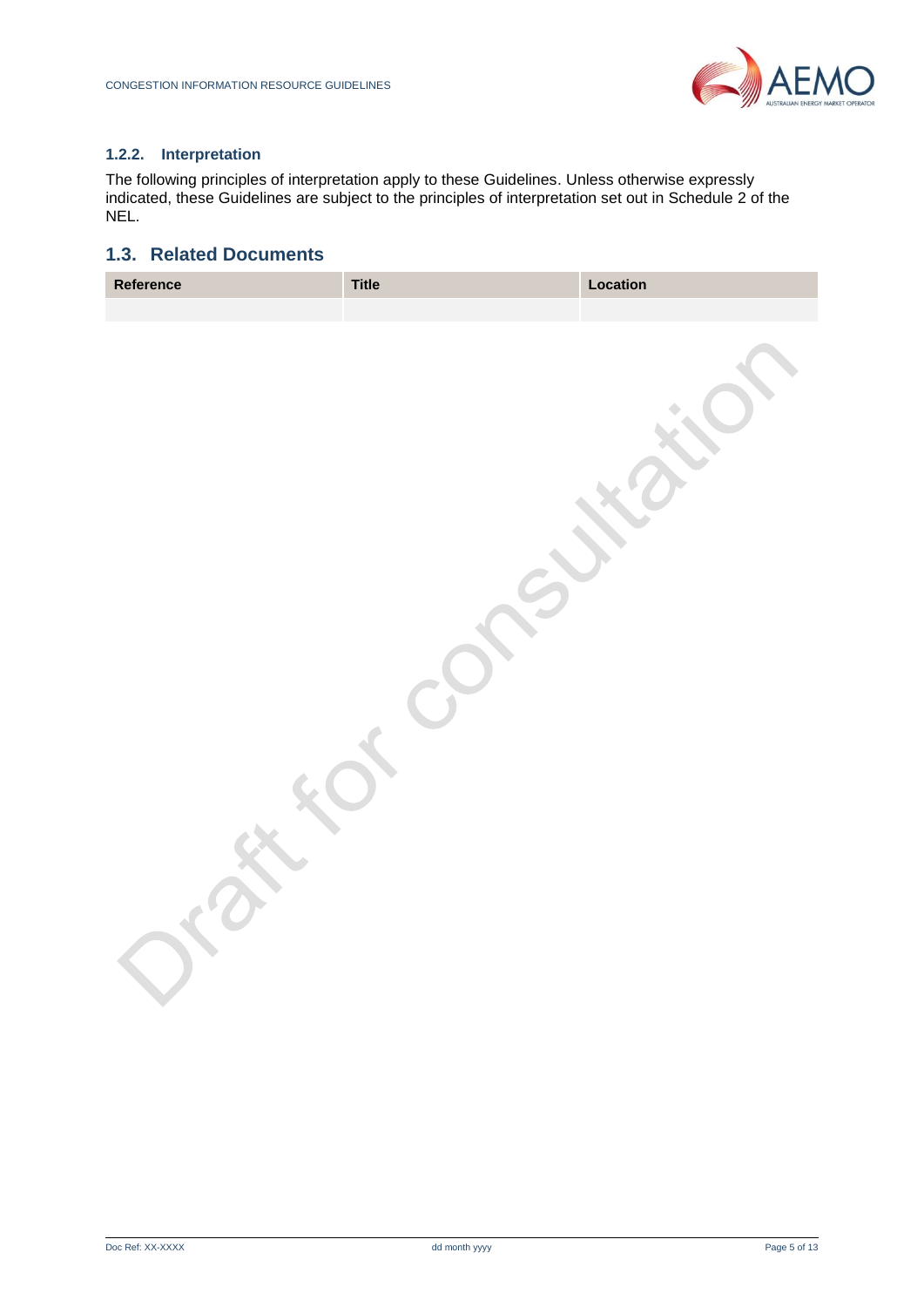

# <span id="page-5-0"></span>**2. CONGESTION INFORMATION RESOURCE**

Following the conclusion of the Australian Energy Market Commission (AEMC) review "Arrangements for Managing Risks Associated with Transmission Network Congestion" in 2009, AEMO is required under the NER to establish and maintain a CIR, which will consolidate and enhance existing sources of information relevant to the understanding and management of transmission *network* congestion risk.

# <span id="page-5-1"></span>**2.1. Objective**

Clause 3.7A(a) lists the objective of CIR:

(a) The objective of the *congestion information resource* is to provide information in a cost effective manner to *Registered Participants* to enable them to understand patterns of *network* congestion and make projections of *market* outcomes in the presence of *network* congestion (the *congestion information resource objective*).

## <span id="page-5-2"></span>**2.2. NER Obligation**

AEMO is required to *publish* the CIR in accordance with clause 3.7A(b) of the NER:

- (b) To implement the *congestion information resource objective*, *AEMO* must develop and *publish*, in accordance with this rule 3.7A, an information resource comprising:
	- (1) Information on *planned network events* that are likely to materially affect *network constraints* in relation to a *transmission system*;
	- (2) Historical data on *mis-pricing* at *transmission network* nodes in the *national electricity market*; and
	- (3) Any other information that *AEMO*, in its reasonable opinion, considers relevant to implement the *congestion information resource objective*,

which is to be known as the *congestion information resource.*

Further, clause 3.7A(c) provides a benchmark:

(c) The *congestion information resource* must contain at least the same level of detail as is required to be included in the interim congestion information resource *published* under clause 11.30.2.

# <span id="page-5-3"></span>**2.3. Location**

The CIR is available on AEMO's website at: [http://www.aemo.com.au/Electricity/Market-](http://www.aemo.com.au/Electricity/Market-Operations/Congestion-Information-Resource)[Operations/Congestion-Information-Resource.](http://www.aemo.com.au/Electricity/Market-Operations/Congestion-Information-Resource)

# <span id="page-5-4"></span>**2.4. Contents**

The following sections outline the content provided as part of the CIR along with some related references. AEMO's website provides further information for each item.

#### **2.4.1. Policies and Processes**

A number of process and policy documents describe aspects of *network* constraints and congestion:

- Constraint Naming Guidelines.
- Constraint Formulation Guidelines.
- Constraint Implementation Guidelines.
- Schedule of Constraint Violation Penalty Factors.
- Confidence Levels, Offsets, and Operating Margins Policy Document.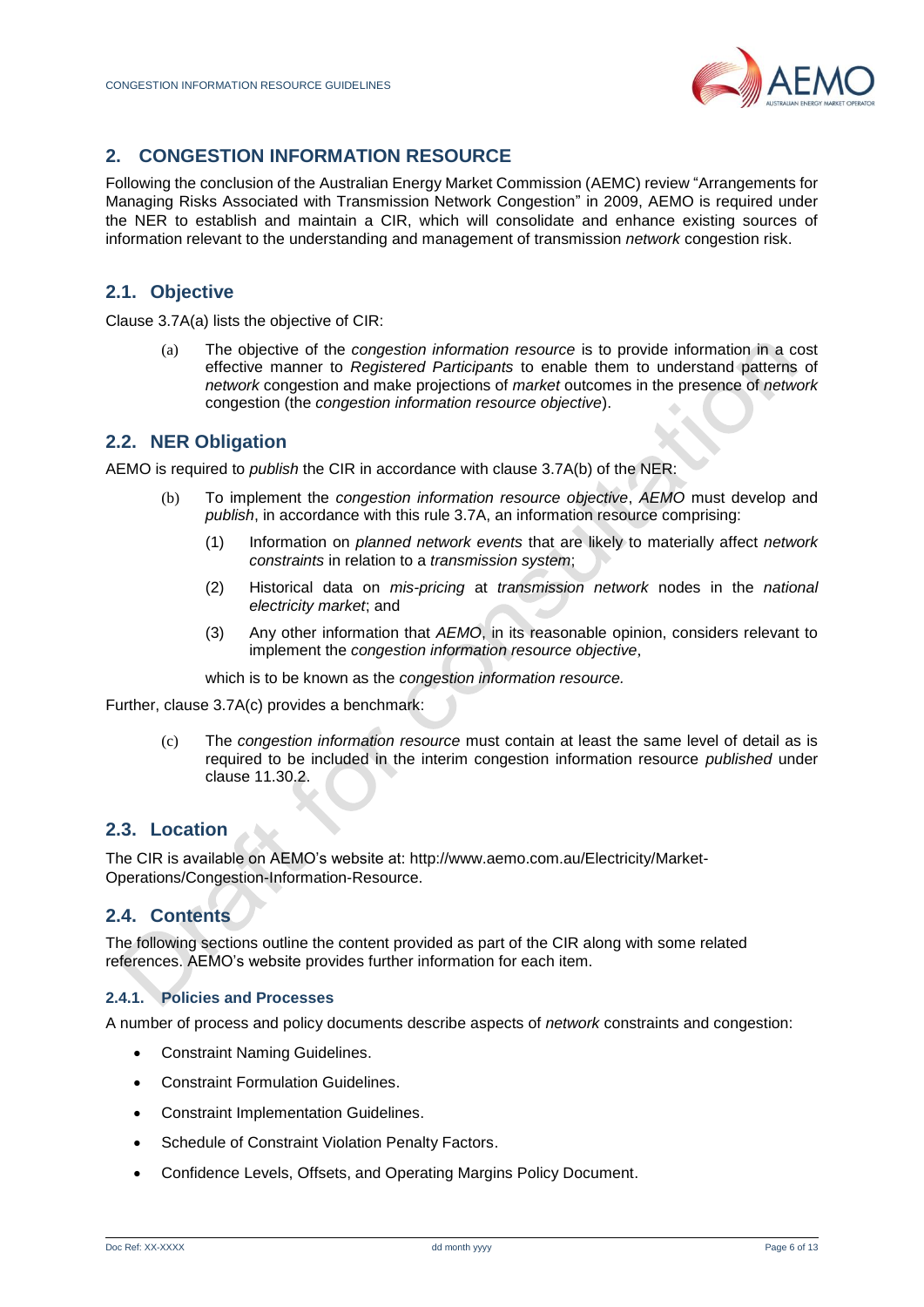

- Over-Constrained Dispatch Rerun Process.
- Constraint Frequently Asked Questions.
- Factors Contributing to Differences between Dispatch and Pre-dispatch Outcomes.
- Limits Advice Guidelines.

#### **2.4.2. Education Material**

Details of AEMO workshops and other educational material to assist with the understanding of the NEM, including *network* congestion.

#### **2.4.3. Network Status and Capability**

A number of *publications* describe the real-time status of *networks* and their general capability:

- Transmission Line Diagrams.
- Transmission Equipment Ratings (**TER**).
- Interconnector Capabilities.
- Network Outage Scheduler (**NOS**).
- Market Information Planned Electricity Network Outages.
- Plain English Constraint Equation Converter.
- MMS Files.
- Limit Advice.

#### **2.4.4. Statistics and incident reports**

The CIR contains continuous reporting streams that provide stakeholders with information on constraints and resulting *network* congestion that are updated regularly. The CIR is also a portal to resources providing details on particular incidents.

- Annual Constraint Report
- Monthly Constraint Report.
- Weekly Constraint Library Changes Report.
- Power System Operating Incident Reports.
- Pricing Event Reports.

#### **2.4.5. Related resources**

The CIR also provides a portal to a number of related resources that set out upcoming changes to the *network* and congestion management*,* and therefore may affect *network* congestion in future years. These resources can include:

- Annual Planning Reports by TNSPs.
- TNSP Network Augmentations.

#### **2.4.6. Interconnector Performance**

Clause 3.13.3(p) of the NER introduces the requirement for AEMO to publish, for each day of the preceding quarter for all interconnectors, details of:

- Interconnector transfer capability.
- The discrepancy between interconnector transfer capability and the capacity of the relevant interconnector in the absence of outages on the relevant interconnector only.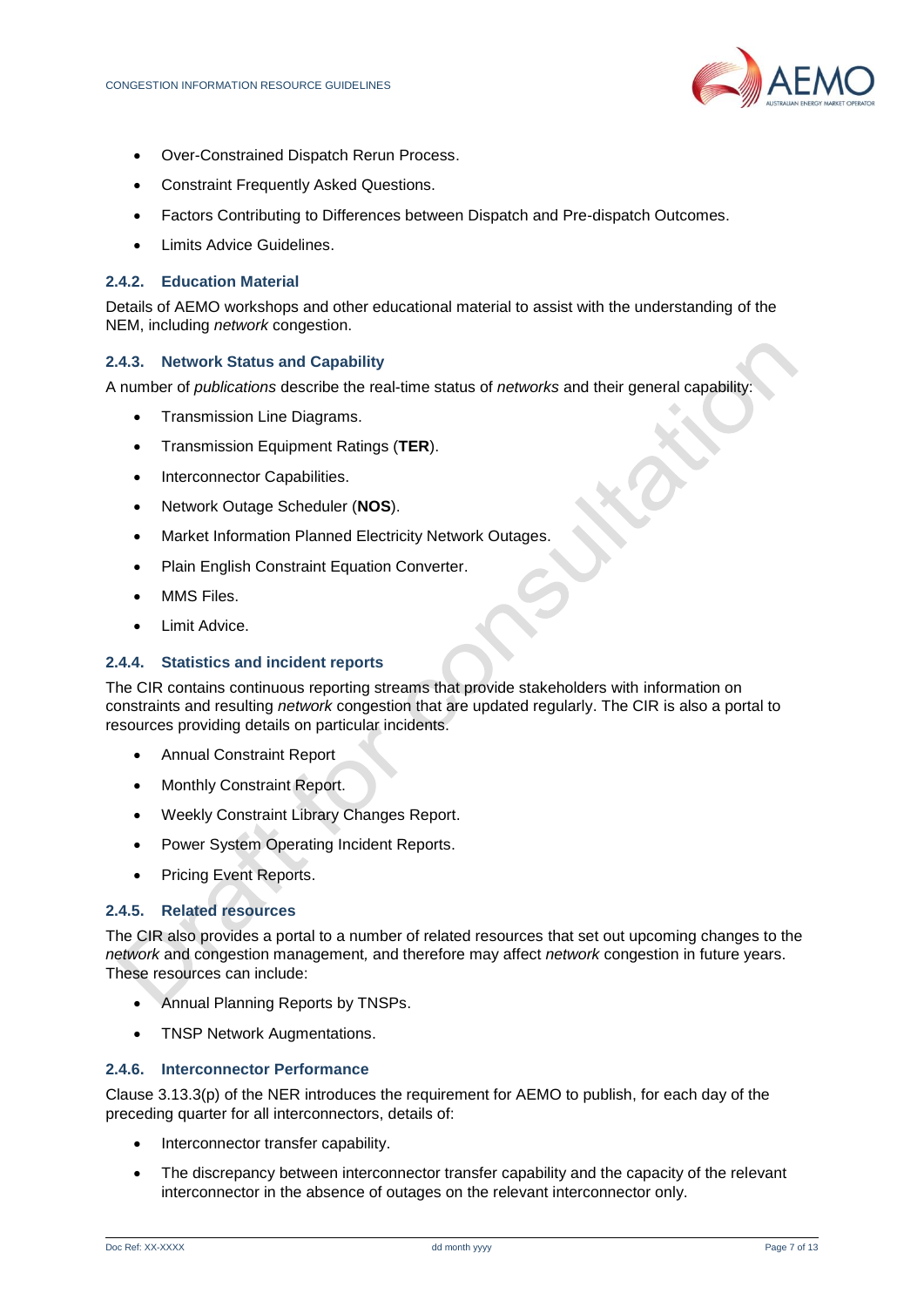

AEMO satisfies this requirement by publishing:

- A report on nominal interconnector capabilities updated as needed (see interconnector capabilities report above).
- A dispatch interconnector solution via the Market Management System (MMS) data model.
- A table in the monthly constraint report detailing the top binding interconnector limit setters.
- A list of constraint equations that set the interconnector limits, published along with the Annual NEM constraint report.

#### **2.4.7. Mis-pricing**

Clause 3.7A(b)(2) of the NER set out an obligation for AEMO to provide historical data on *mis-pricing* at *transmission network* nodes. To meet this requirement, AEMO *publishes* mis-pricing data at the transmission network nodes in the dispatch\_local\_price table in the MMS data model.

#### <span id="page-7-0"></span>**2.5. Publishing and Updating the Congestion Information Resource**

Each document that makes up the CIR is updated at different times. Further details can be found in the *timetable*<sup>1</sup> .

#### <span id="page-7-1"></span>**2.6. Confidentiality**

Clause 3.7A(j) of the NER states that AEMO must not *publish confidential information* as part of the CIR.

l

<sup>1</sup> See:<http://aemo.com.au/Electricity/Market-Operations/Dispatch/Spot-Market-Operations-Timetable>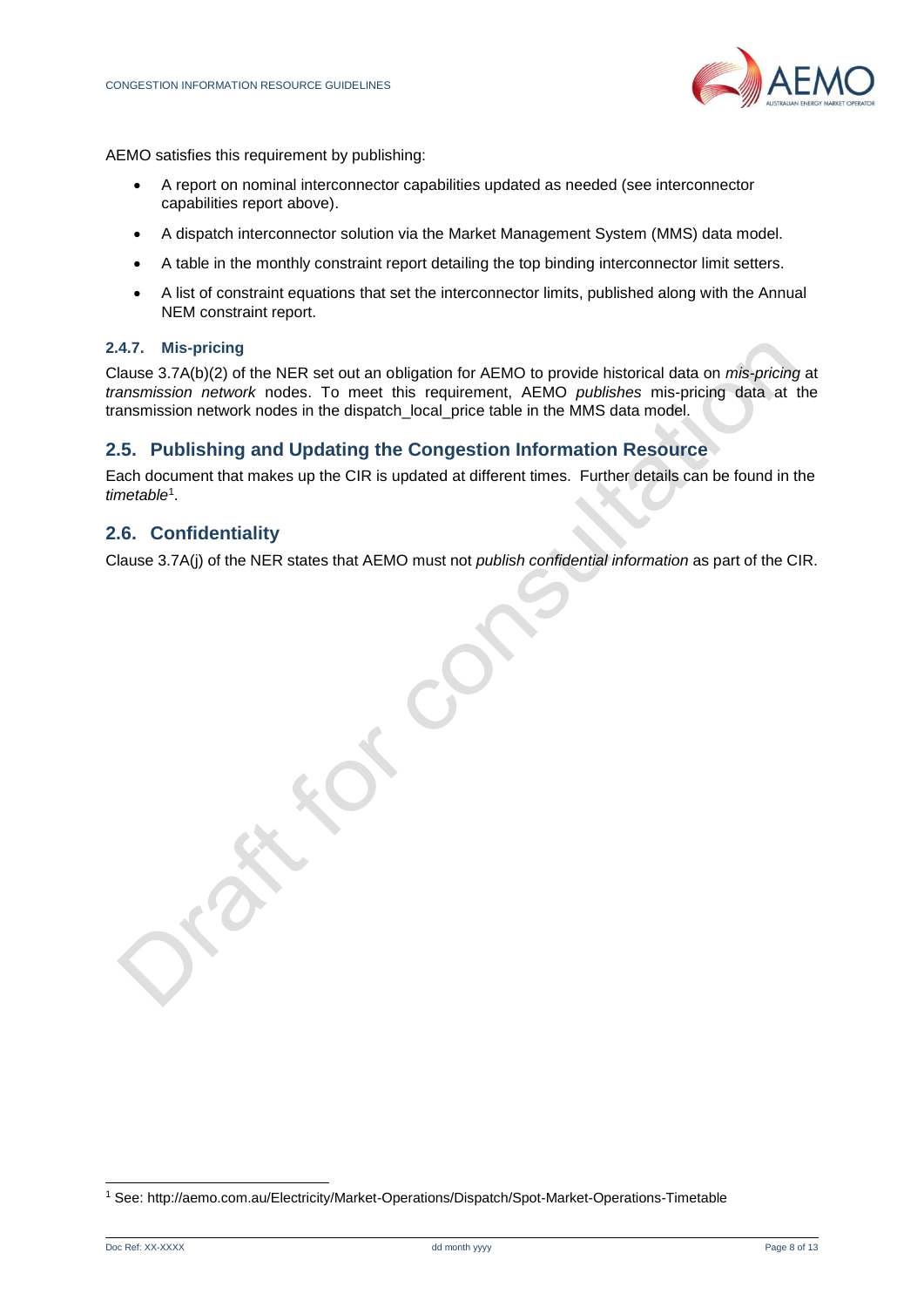

# <span id="page-8-1"></span><span id="page-8-0"></span>**3. INFORMATION TO BE PROVIDED BY TNSPS**

# **3.1. Scope of the Obligation**

The information required to be provided by TNSPs is stated in clause  $3.7A(n)$ , (o) and (p):

- (n) In addition to the obligations imposed on *Transmission Network Service Providers* by rule 3.7, *Transmission Network Service Providers* must provide *AEMO* with the information specified in the *congestion information resource guidelines* as information that is to be provided by them:
	- (1) in a form which clearly identifies *confidential information*; and
	- (2) in accordance with the *congestion information resource guidelines.*
- (o) If there has been a material change to the information provided by a *Transmission Network Service Provider* under paragraph (n), the *Transmission Network Service Provider* must provide *AEMO* with the revised information as soon as practicable.
- (p) Information contained in the *congestion information resource* which has been provided by, or has been derived from information provided by, a *Transmission Network Service Provider* under this rule 3.7A:
	- (1) must represent the *Transmission Network Service Provider's* current intentions and best estimates regarding *planned network events* at the time the information is made available;
	- (2) does not bind the *Transmission Network Service Provider* to comply with an advised *outage* program; and
	- (3) may be subject to change due to unforeseen circumstances outside the control of the *Transmission Network Service Provider*.

# <span id="page-8-2"></span>**3.2. Types of Information Required by AEMO**

#### **3.2.1. Network Outage Scheduler (NOS)**

TNSPs are required to submit their current intentions and best estimates regarding *planned network events* under clause 3.7A(p)(1) of the NER.

TNSPs meet this obligation by entering information about their *network outages* into NOS. This includes information about all primary assets (any assets that carries high voltage), and any outages of secondary systems (protection systems, ancillary plants, etc.) that is forecast to constrain the *dispatch* process.

Bookings for *outages* can be made up to two years in advance or at short notice in response to an emergency. TNSPs enter the following *outage* information into NOS:

- The equipment affected by the *outage*.
- The planned start and end time of the *outage*.
- Whether it relates to primary or secondary assets.
- Any notes associated with the *outage*.

AEMO assesses the *outage* bookings and enters the following information into NOS:

- Any *constraint* equations invoked associated with the *outage*.
- The assessment status of the *outage*.
- Any further notes associated with the *outage*.

Further information is available on AEMO's website: [http://www.aemo.com.au/Electricity/Data/Network-](http://www.aemo.com.au/Electricity/Data/Network-Data/Network-Outage-Schedule)[Data/Network-Outage-Schedule.](http://www.aemo.com.au/Electricity/Data/Network-Data/Network-Outage-Schedule)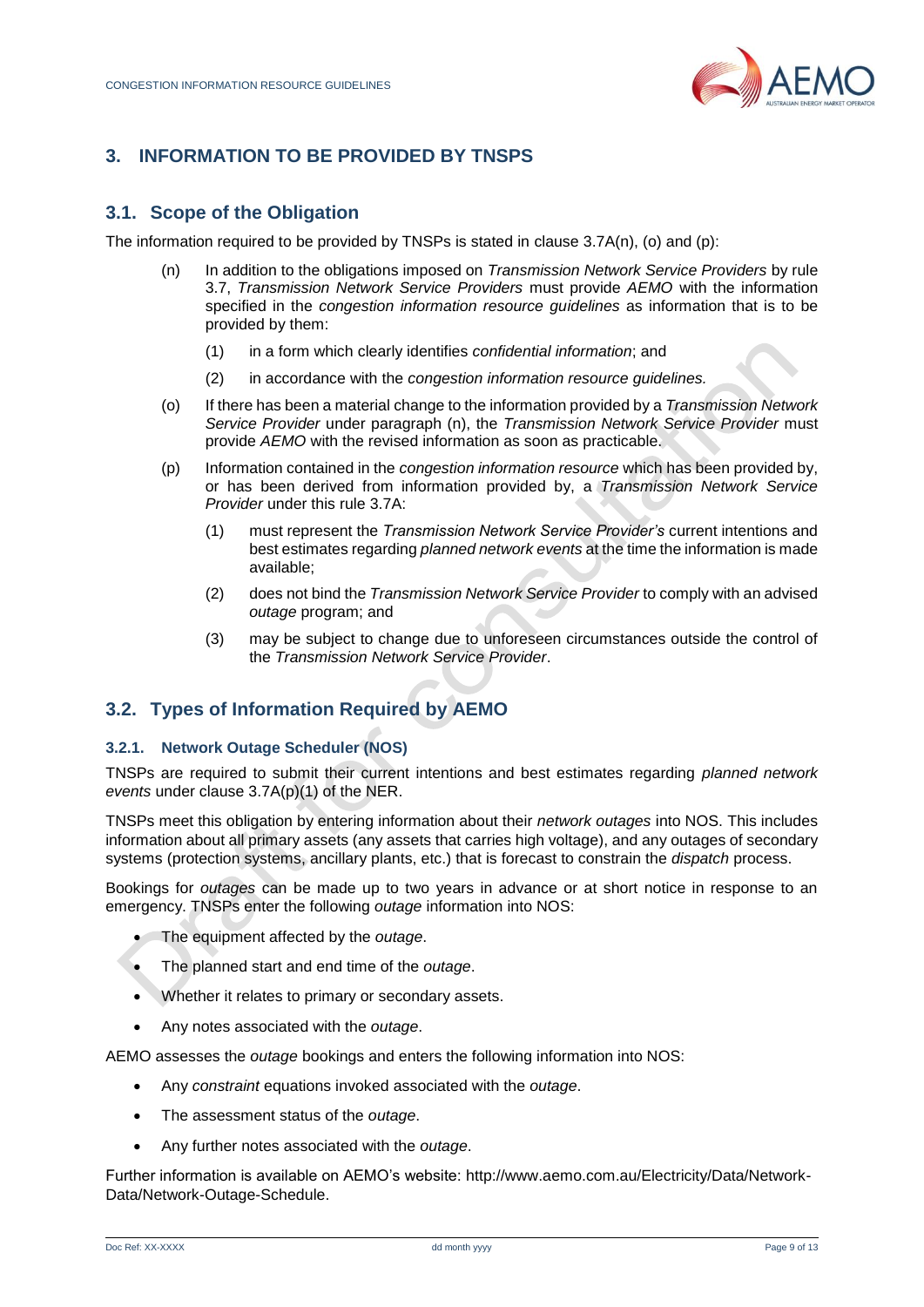

#### **3.2.2. Transmission Equipment Ratings**

TNSPs are required to advise AEMO of the rating of their *transmission lines* and other equipment under clause S5.1.12 of the NER.

Network Service Providers (NSPs) provide information about their equipment, including rating application levels, application rules, and rating values.

This information can be provided as static data for use under specified conditions, telemetered dynamic real-time data for use in *dispatch* timeframe, or be hand-dressed manually in AEMO's EMS in urgent circumstances.

## <span id="page-9-0"></span>**3.3. Confidentiality**

Clause 3.7A(n)(1) of the NER requires TNSPs to provide information to AEMO in a form that clearly identifies *confidential information*, so that AEMO can comply with its obligation not to *publish confidential information* as part of the CIR.

#### <span id="page-9-1"></span>**3.4. Updates to Information**

Material changes to any of the information provided to AEMO by TNSPs must be updated by the TNSPs as soon as practicable (see clause 3.7A(o) of the NER).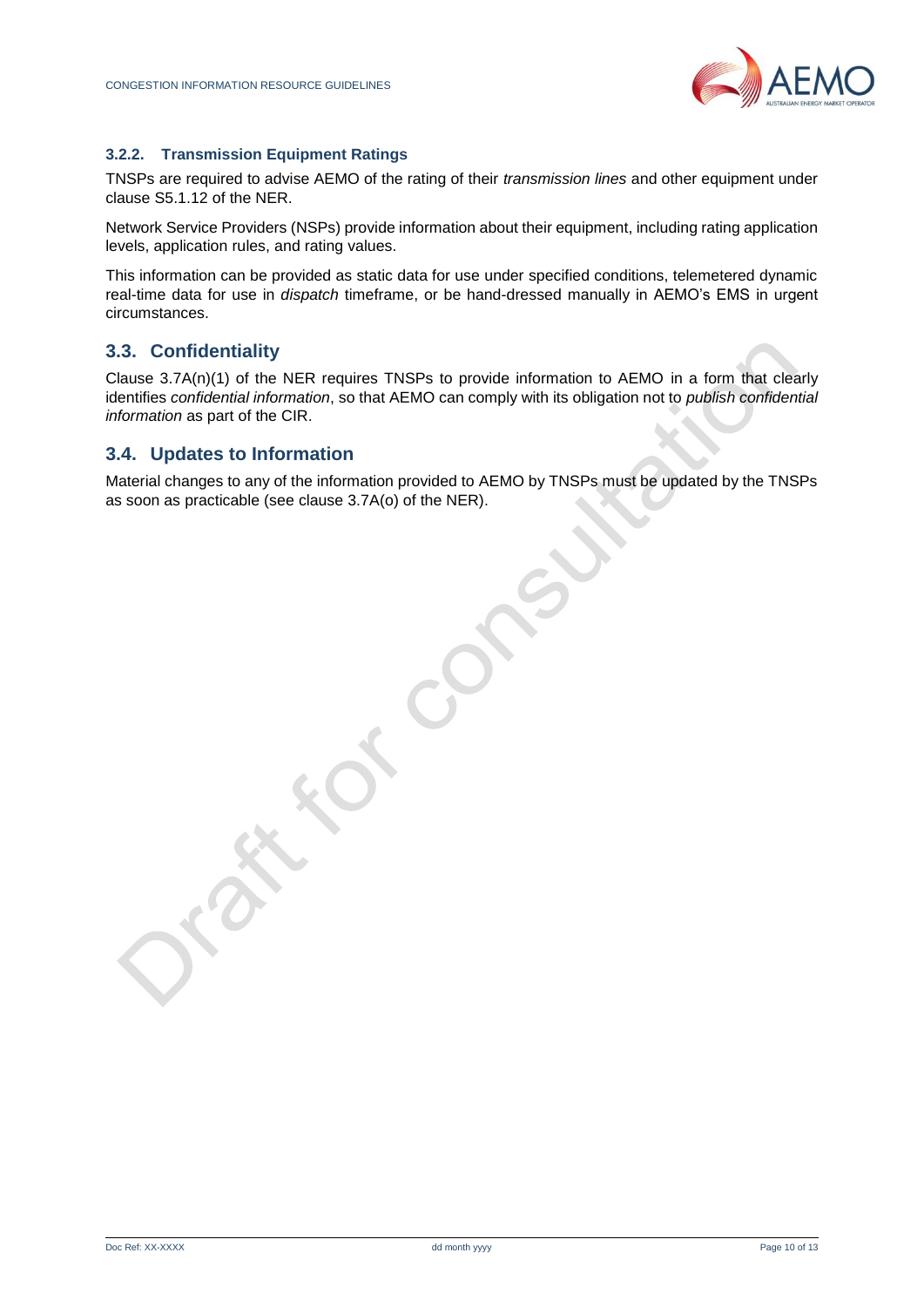

# <span id="page-10-0"></span>**4. FURTHER DEVELOPMENT OF THE CONGESTION INFORMATION RESOURCE**

AEMO continues to develop the CIR to match stakeholder needs in line with clause 3.7A(d) of the NER. To manage this process, AEMO:

- Includes CIR development as an agenda item for NEM Wholesale Consultative Forum (**NEMWCF**) meetings at least once a year, where proposals for change, viability, and priorities are discussed.
- Conducts formal stakeholder consultation as needed, but in any event, at least every three years, to determine how the CIR should be changed.

In order to meet the cost effective element of the *congestion information resource objective,* AEMO undertakes a cost-benefit analysis of proposals to change the CIR. This is managed using a release planning strategy similar to that used for AEMO's market systems. Under this approach:

- All acceptable proposals are ranked in terms of relative benefit based on certain criteria. This ranking is developed during the consultation process.
- Resources and costs required to implement each proposal are identified. This includes both development costs, ongoing operational costs, and resources required by TNSPs, where appropriate.
- The proposals are grouped into annual releases according to the ranking and resources available for each release.

Some proposals can take several years to implement. If proponents consider this unacceptable, AEMO, in consultation with the NEMWCF, can assess whether the cost to accelerate the work is justified.

Doc Ref: XX-XXXX dd month yyyy Page 11 of 13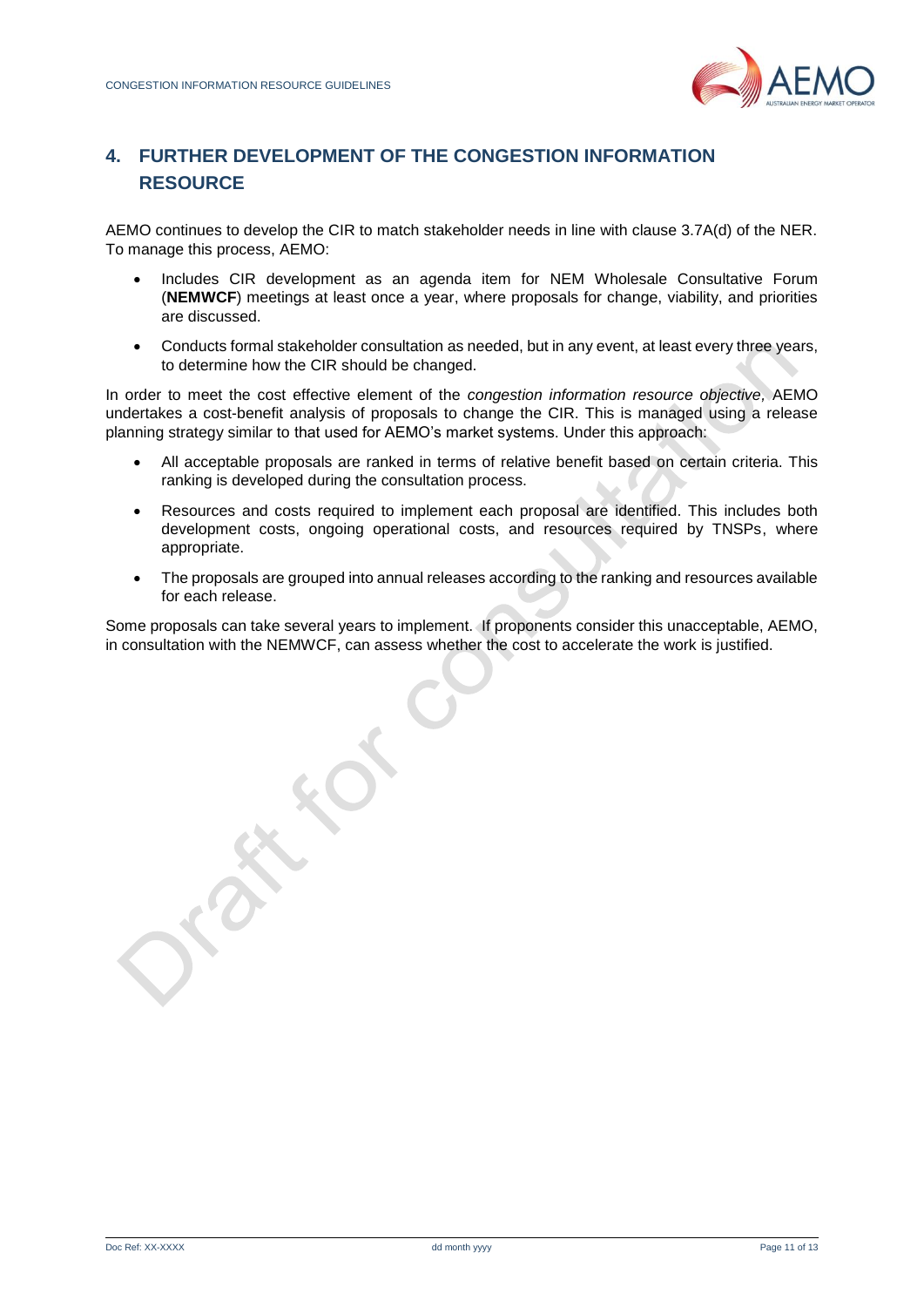# <span id="page-11-0"></span>**APPENDIX A. ITEMS REQUESTED FOR THE CIR**

This Appendix details items submitted to AEMO as part of its annual CIR consultations from 2010 to 2014. The current status of each item is indicated.

Items not listed as completed or cancelled are considered for future enhancements of the CIR.

| Year | <b>Completed</b>  | <b>Requested Item Description</b>                                                                                                                                                                       | <b>Comments</b>                                                                                                                                          |
|------|-------------------|---------------------------------------------------------------------------------------------------------------------------------------------------------------------------------------------------------|----------------------------------------------------------------------------------------------------------------------------------------------------------|
| 2010 | Oct 2011          | NOS Improvements: Recall times/original submit time/time<br>of last change/TNSP.                                                                                                                        |                                                                                                                                                          |
| 2010 |                   | AEMO to work with TNSPs to publish outages via NOS<br>instead of planned network outages.                                                                                                               | Also submitted in 2011 consultation. AEMO is<br>discussing this issue with the TNSPs. TransGrid<br>and Transend are submitting their outages via<br>NOS. |
| 2010 | Sep 2010          | Link CIR to the National Transmission Network<br>Development Plan.                                                                                                                                      |                                                                                                                                                          |
| 2010 | Feb 2010          | Report on performance of constraint equations.                                                                                                                                                          | Published as the annual Constraint Report in<br>Feb 2010.                                                                                                |
| 2010 | Cancelled         | Daily report summarising the changes in NOS over past 24<br>hours established.                                                                                                                          | AEMO consulted with the DPRG <sup>2</sup> and both<br>agreed to cancel this in favour of providing NOS<br>data via MMS Data Model.                       |
| 2010 | Sep 2010          | Link to incident reports from CIR.                                                                                                                                                                      |                                                                                                                                                          |
| 2010 | Late 2010         | Summated left-hand-side (LHS) of constraint equations in<br>dispatch and pre-dispatch.                                                                                                                  |                                                                                                                                                          |
| 2010 | Sep 2010          | CIR links to TNSP annual planning reviews.                                                                                                                                                              |                                                                                                                                                          |
| 2010 | <b>Early 2011</b> | Changes to the MMS Web Portal to include the <i>dispatch</i> /<br>pre-dispatch / PASA constraint and interconnector results.                                                                            |                                                                                                                                                          |
| 2010 |                   | Add a heat map display of mis-pricing.                                                                                                                                                                  | AEMO is investigating if this information can be<br>implemented in a cost effective manner - such<br>as on the new AEMO Interactive map.                 |
| 2010 | Cancelled         | Visual image of outages.                                                                                                                                                                                | Cancelled due to the resourcing and<br>development time required.                                                                                        |
| 2010 | Cancelled         | Visual image of constraint equations.                                                                                                                                                                   | Cancelled due to the resourcing and<br>development time required.                                                                                        |
| 2011 | Feb 2012          | Include statistics on outage submit times in the Annual<br>Constraints Report (planned, short notices and unplanned<br>outages). This is different to the statistics on the Planned<br>Network Outages. | Implemented in the Constraint Report 2011.                                                                                                               |
| 2011 |                   | Include statistics on Planned Network Outages in the<br>longer timeframe (1/3/6/9 months).                                                                                                              | On hold until Planned Network Outages from all<br>TNSPs are in NOS.                                                                                      |
| 2011 | Dec 2011          | Report on <i>constraint</i> performance on a monthly basis.                                                                                                                                             | Monthly Constraint Report released with<br>information on why constraint automation was<br>used and information on violating constraint<br>equations.    |
| 2011 | Apr 2011          | Include more <i>network</i> diagrams in the CIR.                                                                                                                                                        | Link provided to National Transmission Network<br>Development Plan diagrams.                                                                             |
| 2011 | Sep 2011          | Add information on how <i>constraint</i> equations are<br>constructed.                                                                                                                                  | Constraint Implementation Guidelines released.                                                                                                           |
| 2011 |                   | Link to market impact parameter (MIP) data from<br>Australian Energy Regulator (AER).                                                                                                                   | This is AER data and is currently not available<br>on its website. When it is available it will be<br>linked.                                            |
| 2011 | Oct 2011          | NOS improvement: add outage change reason.                                                                                                                                                              | Combined with other NOS improvements                                                                                                                     |
| 2011 | Cancelled         | Include statistics on the performance of <i>network</i> ratings in<br>pre-dispatch.                                                                                                                     |                                                                                                                                                          |
| 2011 | June 2011         | Link to augmentation information from TNSPs.                                                                                                                                                            |                                                                                                                                                          |
| 2011 | Feb 2012          | Updating the existing video to the new format so it is<br>viewable on more devices.                                                                                                                     |                                                                                                                                                          |

**Table 4-1 — Items requested for the CIR**

l

<sup>&</sup>lt;sup>2</sup> Dispatch Price and Reference Group – now part of the NEM Wholesale Consultative Forum.